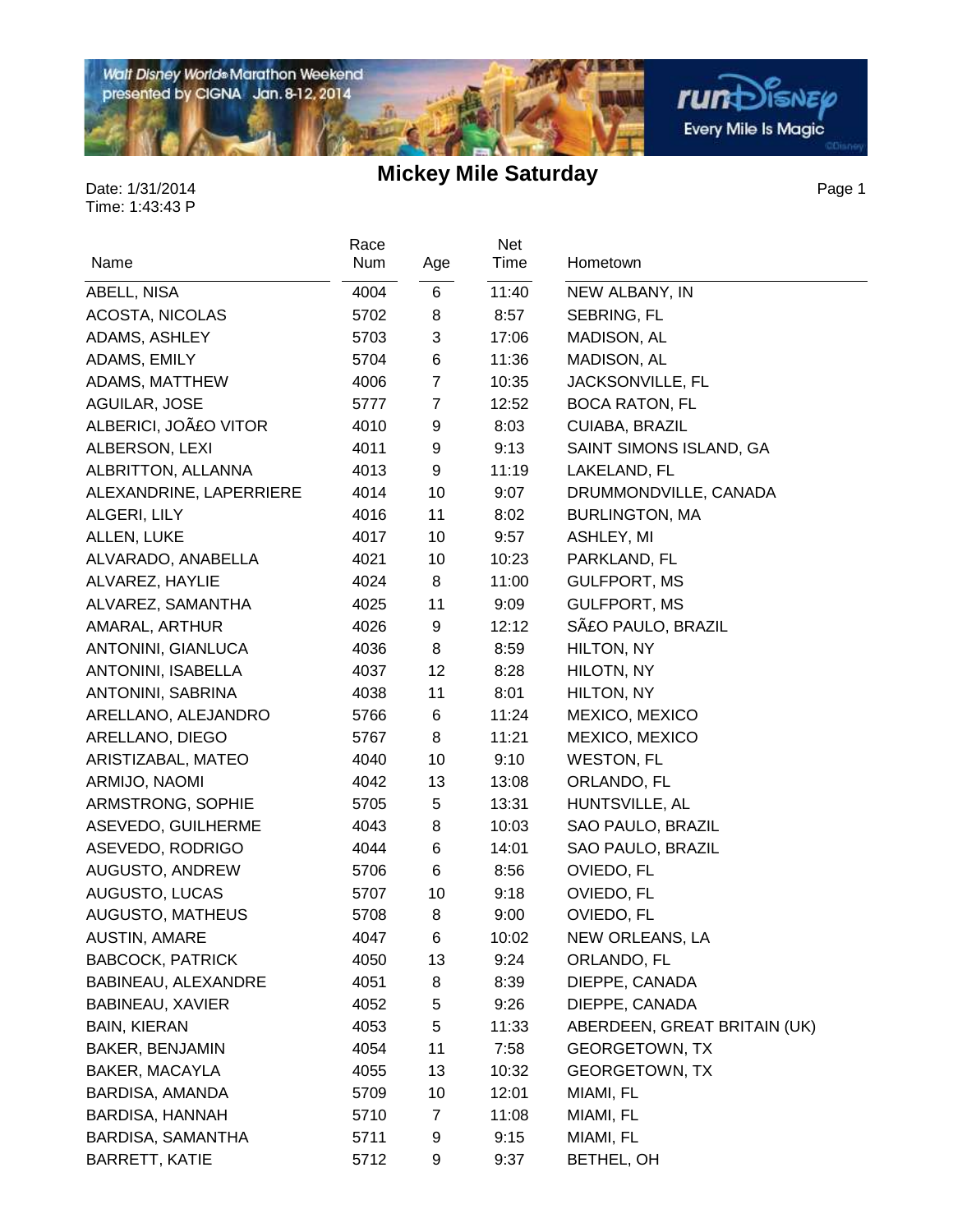| Name                         | Race<br>Num | Age            | Net<br>Time | Hometown                     |
|------------------------------|-------------|----------------|-------------|------------------------------|
| BARTA, ALYSSA                | 4070        | 11             | 9:14        | NEW LENOX, IL                |
| BARTA, AMANDA                | 4071        | 9              | 10:58       | NEW LENOX, IL                |
| <b>BAUBLITZ, ANJA</b>        | 4075        | 5              | 17:04       | HUNT VALLEY, MD              |
| BAUMGART, GAGE               | 4076        | 12             | 7:46        | <b>WESTFIELD, IN</b>         |
| BAYARD, LILY                 | 4079        | $\overline{7}$ | 9:57        | NAVARRE, FL                  |
| <b>BEATON, TAYLOR</b>        | 4083        | 13             | 11:33       | ABERDEEN, GREAT BRITAIN (UK) |
| <b>BEERS, SOFIA</b>          | 4088        | 11             | 11:21       | WHITEFISH, MT                |
| <b>BEHAN, KYLIE</b>          | 4089        | 9              | 11:58       | CARMEL, NY                   |
| BELFER, CARSON               | 4092        | $\overline{7}$ | 13:53       | FREEHOLD, NJ                 |
| BELFER, GAVIN                | 4093        | 9              | 14:07       | FREEHOLD, NJ                 |
| BENE, HENRY                  | 5713        | 10             | 7:11        | PLAINFIELD, IL               |
| <b>BENE, JACK</b>            | 5714        | 8              | 8:02        | PLAINFIELD, IL               |
| BENE, OWEN                   | 5715        | 5              | 10:28       | PLAINFIELD, IL               |
| <b>BIRKEDAL, LUKE</b>        | 4100        | 9              | 14:18       | ORMOND BEACH, FL             |
| <b>BLANCO, BERNARDO</b>      | 4103        | 9              | 7:37        | <b>CELEBRATION, FL</b>       |
| <b>BLESSING, CHRISTOPHER</b> | 4105        | 9              | 11:20       | <b>VALRICO, FL</b>           |
| <b>BLESSING, KATHERINE</b>   | 4106        | 8              | 11:06       | <b>VALRICO, FL</b>           |
| <b>BLISS, KYLE</b>           | 4107        | 6              | 11:04       | STREATOR, IL                 |
| <b>BLOSTEIN, LAUREN</b>      | 4108        | 11             | 9:17        | COCONUT CREEK, FL            |
| <b>BLOSTEIN, ZACH</b>        | 4109        | 13             | 6:13        | COCONUT CREEK, FL            |
| <b>BOLAND, HAILEY</b>        | 4112        | 5              | 17:33       | <b>BLUE SPRINGS, MS</b>      |
| <b>BOLAND, HAILEY</b>        | 4113        | 5              | 17:32       | <b>BLUE SPRINGS, MS</b>      |
| BRANNEN, SAMANTHA            | 4132        | 11             | 11:29       | FOND DU LAC, WI              |
| <b>BRONSTEIN, BENJAMIN</b>   | 4142        | 9              | 7:15        | NORTH MIAMI BEACH, FL        |
| <b>BRUDER, REAGAN</b>        | 4152        | 5              | 12:19       | NORTH CHARLESTON, SC         |
| <b>BRUDER, RILEY</b>         | 4153        | $\overline{7}$ | 13:15       | NORTH CHARLESTON, SC         |
| <b>BURLISON, ISAIAH</b>      | 4163        | 13             | 10:02       | NEW ORLEANS, LA              |
| CAIN, ELI                    | 4172        | $\overline{7}$ | 11:03       | SIOUX FALLS, SD              |
| CAIN, EMILY                  | 4173        | $\overline{7}$ | 11:08       | SIOUX FALLS, SD              |
| CALDAS KUHN, ANNA            | 4174        | 9              | 13:51       | RIO DE JANEIRO, BRAZIL       |
| CARBON, AVA                  | 4186        | 3              | 16:27       | BOARDMAN, OH                 |
| CARBON, GIANNA               | 5778        | 12             | 11:22       | POLAND, OH                   |
| CARBON, GRAHAM               | 4187        | 5              | 17:08       | BOARDMAN, OH                 |
| <b>CARBON, GREGORY</b>       | 4188        | $\overline{7}$ | 11:22       | BOARDMAN, OH                 |
| CARPENTER, PEYTON            | 4191        | 6              | 14:04       | LAKE DALLAS, TX              |
| CARPETA, ANGELA              | 4192        | 3              | 14:06       | FORT WAYNE, IN               |
| CARPETA, JULIA               | 4193        | 5              | 15:33       | FORT WAYNE, IN               |
| CARROLL, EMORY               | 4195        | 8              | 9:26        | PACE, FL                     |
| CARROLL, FLETCHER            | 4196        | 6              | 10:49       | PACE, FL                     |
| CARTER, ABIGAYLE             | 5716        | 9              | 10:11       | ORLANDO, FL                  |
| CARVALHO FILHO, FLAVIO       | 4199        | 10             | 7:46        | FORTALEZA, BRAZIL            |
| CASTANEDA, RAUL              | 5768        | 11             | 8:16        | TEZIUTLġN, MEXICO            |
| CASTILLO, CRYSTAL            | 4201        | 10             | 14:32       | KISSIMMEE, FL                |
| CASTRO, SEBASTIAN            | 4203        | 4              | 16:41       | <b>BOCA RATON, FL</b>        |
| CAVALHEIRO, GIOVANNA         | 4208        | 10             | 10:15       | SAO PAULO, BRAZIL            |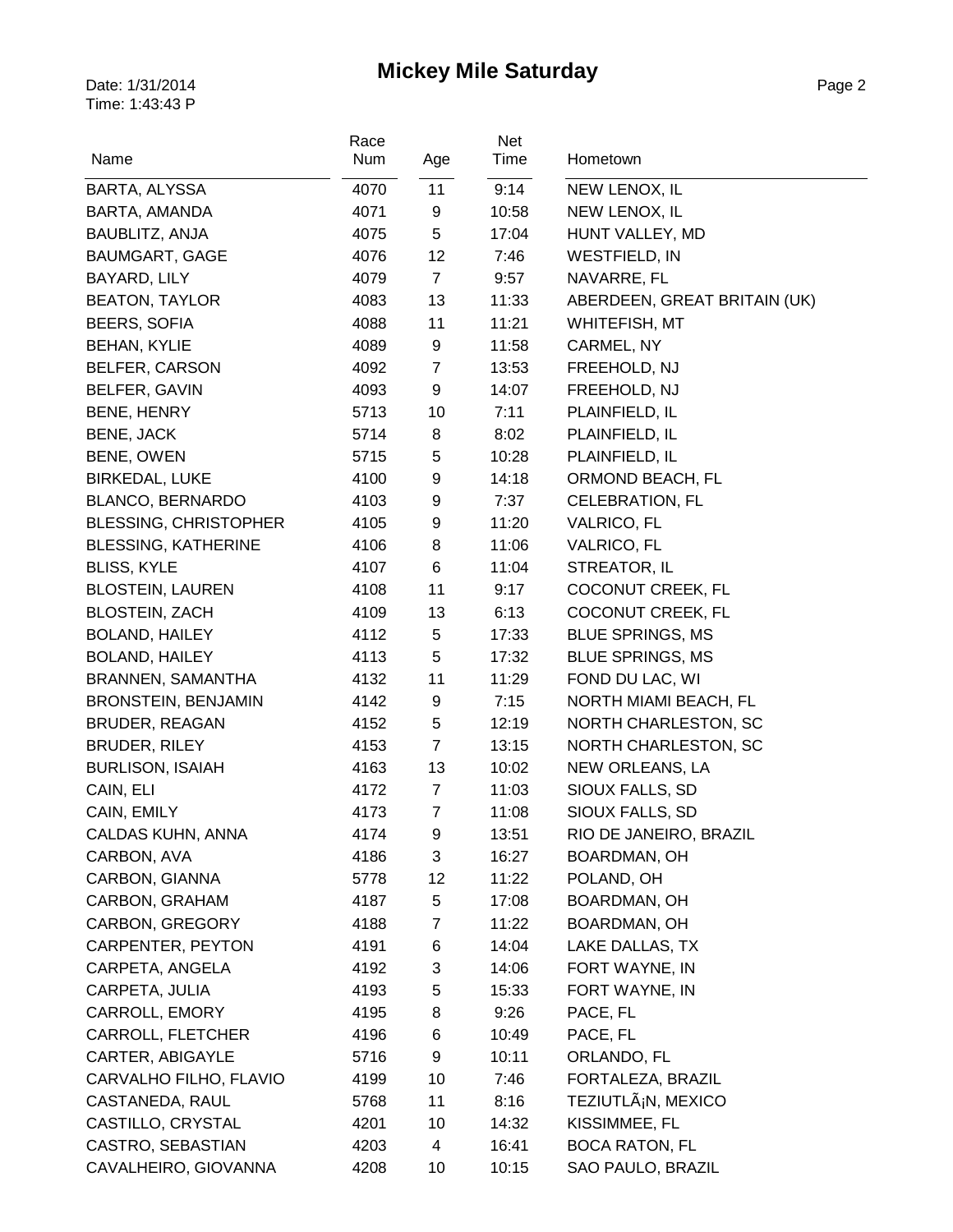| Name                     | Race<br>Num | Age            | Net<br>Time | Hometown                 |
|--------------------------|-------------|----------------|-------------|--------------------------|
| CHAMBERLIN, ANNALYSE     | 4215        | 9              | 11:03       | SALINA, KS               |
| CHEIJ, NICHOLAS          | 4220        | 5              | 10:06       | <b>AUSTIN, TX</b>        |
| CHEN, ANDREW             | 4221        | 9              | 9:45        | ORLANDO, FL              |
| CHIU, ETHAN              | 4222        | 7              | 9:47        | <b>MORRIS PLAINS, NJ</b> |
| CHUPINA, ISABELLA        | 4226        | 8              | 13:16       | HUESOS, FL               |
| CHUPINA, JOSÃO           | 5771        | $\overline{2}$ | 20:21       | COSTA RICA, COSTA RICA   |
| CILIEGE, WESLEY          | 4228        | 6              | 8:31        | <b>HOUSTON, TX</b>       |
| <b>CLARK, BROOKLYNN</b>  | 4232        | 6              | 16:35       | VIRGINIA BEACH, VA       |
| <b>CLARK, PEYTON</b>     | 4234        | 3              | 13:39       | <b>BRUNSWICK, GA</b>     |
| CLOER, TAYLOR            | 4237        | 9              | 14:24       | GREENSBORO, GA           |
| <b>CLONINGER, ASHLEY</b> | 4238        | 9              | 9:57        | CAPE CARTERET, NC        |
| COCHRAN, EVAN            | 4239        | 5              | 13:09       | HAMPTON, VA              |
| COCHRAN, JAKE            | 4240        | $\overline{7}$ | 9:14        | HAMPTON, VA              |
| CONKLIN, BRANDON         | 4245        | $\overline{7}$ | 9:27        | ORLANDO, FL              |
| COON, JACK               | 4247        | 5              | 10:29       | PLATTE CITY, MO          |
| COPPOLA-KUHN, SOPHIE     | 4249        | 6              | 11:40       | VAUDREUIL-DORION, CANADA |
| CORNWELL, CONOR          | 4252        | 6              | 8:41        | HOLLISTON, MA            |
| COX, CALEB               | 4261        | 13             | 6:19        | <b>BRADENTON, FL</b>     |
| COX, LAUREN              | 4263        | 9              | 10:07       | <b>BRADENTON, FL</b>     |
| COX, PAYTON              | 5772        | 9              | 7:11        | LAND O LAKES, FL         |
| COX, RACHEL              | 4264        | 12             | 9:38        | <b>BRADENTON, FL</b>     |
| COYNE, KEVIN             | 4266        | 10             | 8:23        | DEERFIELD BEACH, FL      |
| COYNE, RILEY             | 4267        | 12             | 8:27        | DEERFIELD BEACH, FL      |
| <b>CRAIG, PETER</b>      | 4268        | $\overline{7}$ | 11:47       | STUART, FL               |
| CRAWFORD, AMELIA         | 4269        | 8              | 10:17       | THE VILLAGES, FL         |
| CROOK, MERIDIAN          | 4273        | 11             | 10:06       | TAMPA, FL                |
| CROOK, SAVANNAH          | 4274        | 10             | 10:57       | TAMPA, FL                |
| CROSS, ADAM              | 5719        | 11             | 10:21       | LAKE WORTH, FL           |
| CROSS, ELLYN             | 5720        | 8              | 10:20       | LAKE WORTH, FL           |
| CROSS, REBECCA           | 5721        | 5              | 11:35       | LAKE WORTH, FL           |
| CROSSNEY, AMELIA         | 5722        | $\overline{2}$ | 15:03       | HAMILTON, NJ             |
| <b>CROSSNEY, NATALIE</b> | 5723        | 8              | 11:44       | HAMILTON, NJ             |
| DAHLIN, KYLIE            | 4281        | $\overline{7}$ | 12:54       | CIBOLO, TX               |
| DARCANGELO, MARISSA      | 4283        | 9              | 14:07       | SARATOGA SPRINGS, NY     |
| DARCANGELO, NICK         | 4284        | $\overline{7}$ | 9:26        | SARATOGA SPRINGS, NY     |
| DARWOOD, ELIZABETH       | 4285        | 9              | 9:18        | MERRITT ISLAND, FL       |
| DARWOOD, RACHEL          | 4286        | $\overline{7}$ | 10:42       | MERRITT ISLAND, FL       |
| DAVIS, GRAY              | 4288        | 4              | 11:15       | HAMMOND, LA              |
| DAVIS, REAGAN            | 4291        | 6              | 15:02       | HARTFORD CITY, IN        |
| DAVIS, RILEY             | 4292        | 6              | 15:01       | HARTFORD CITY, IN        |
| DEMERITT, LILLOETTE      | 4303        | 11             | 12:12       | <b>FAIRBANKS, AK</b>     |
| DEMERITT, MAXWELL        | 4304        | 13             | 7:13        | FAIRBANKS, AK            |
| DEMOVILLE, CARTER        | 4305        | 7              | 8:32        | ALEDO, TX                |
| DEMOVILLE, CHLOE         | 4306        | 5              | 12:51       | ALEDO, TX                |
| DIEBOLD, LILY            | 4319        | $\overline{7}$ | 10:48       | CINCINNATI, OH           |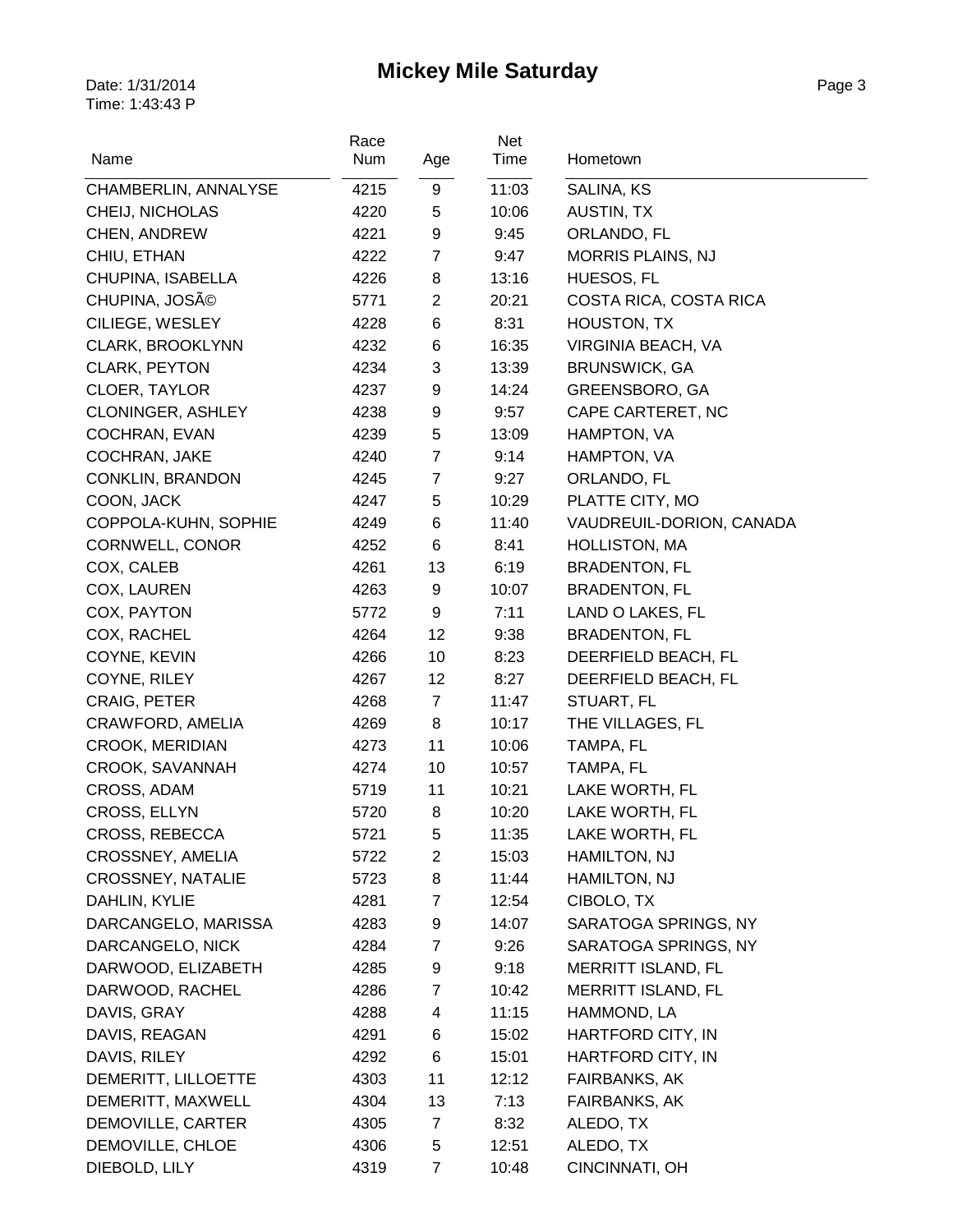| Name                          | Race<br>Num  | Age            | Net<br>Time | Hometown                          |
|-------------------------------|--------------|----------------|-------------|-----------------------------------|
| DILLS, BIANCA                 | 4320         | 5              | 10:18       | <b>WILLIAMSTOWN, KY</b>           |
| DODDS, ANNA                   | 4326         | 10             | 9:21        | WINTER SPRINGS, FL                |
| DOOLEY, ETHAN                 | 4328         | 8              | 13:35       | FLAHERTY, KY                      |
| DRABIK, BLAKE                 | 4331         | 10             | 8:35        | COCONUT CREEK, FL                 |
| DRABIK, BRIANA                | 4332         | 12             | 9:36        | COCONUT CREEK, FL                 |
| DRIMONES, BROCK               | 4333         | 11             | 11:50       | FORT MYERS, FL                    |
| DUROHOM, MARIAN               | 4343         | 10             | 14:28       | KISSIMMEE, FL                     |
| EADES, AUDREY                 | 4345         | 11             | 6:33        | MOUNT ZION, IL                    |
| EARLE, KATELYN                | 4346         | 11             | 8:24        | KRUM, TX                          |
| EARLE, KYLIE                  | 4347         | $\overline{7}$ | 14:02       | KRUM, TX                          |
| <b>ESMAY, CONNER</b>          | 5726         | 6              | 11:49       | GILBERT, AZ                       |
| <b>FALCON, GABRIEL</b>        | 4362         | 11             | 6:29        | APO, AE                           |
|                               |              | 11             |             |                                   |
| FEARON, BLAKE                 | 4364<br>4365 |                | 12:07       | WEST PALM BEACH, FL<br>APOPKA, FL |
| FELLURE, EMMA                 |              | 7              | 9:37        |                                   |
| FIGUEROA, MATTHEW             | 4375         | $\overline{7}$ | 7:59        | RANCHO VIEJO, TX                  |
| FINN, ADRIAN                  | 4377         | $\overline{7}$ | 13:12       | DUBAI, UNITED ARAB EMIRATES       |
| FINN, IRELAND                 | 5727         | 4              | 13:23       | DUBAI, UNITED ARAB EMIRATES       |
| FISH, BROOKLIN                | 4378         | $\overline{7}$ | 11:51       | SEMINOLE, FL                      |
| FITZPATRICK, DIANA            | 4379         | 9              | 8:22        | WINTER GARDEN, FL                 |
| FITZPATRICK, WILLA            | 4380         | 5              | 12:12       | WINDERMERE, FL                    |
| FLEMING, AIDAN                | 4381         | 6              | 10:45       | PALM BEACH GARDENS, FL            |
| <b>FLOWERS, TATE</b>          | 4382         | $\overline{7}$ | 12:45       | OREGON CITY, OR                   |
| FORET, ANNIKA                 | 4385         | 11             | 8:21        | HICKORY, NC                       |
| FORET, CALISTA                | 4386         | 11             | 7:21        | HICKORY, NC                       |
| FORET, NATHANIEL              | 4387         | 9              | 7:57        | HICKORY, NC                       |
| FORREST, JULIET               | 4388         | 5              | 11:23       | PITTSBURGH, PA                    |
| FRITZSCHE, ADAM               | 5780         | $\overline{7}$ | 7:26        | COSTA MESA, CA                    |
| <b>FUENTES, AUGUSTO</b>       | 4397         | 12             | 9:54        | BANFIELD, ARGENTINA               |
| <b>FUGUET, CALISTENES</b>     | 4398         | 9              | 9:00        | ORLANDO, FL                       |
| FULTON, MOLLY                 | 4401         | 11             | 16:21       | NORTH LITTLE ROCK, AR             |
| <b>GALLIGAN, RONNIE</b>       | 4408         | 9              | 7:49        | PALM BAY, FL                      |
| <b>GALVAN DUQUE, EMILIANO</b> | 4409         | 13             | 6:13        | MEXICO CITY, MEXICO               |
| GALVAN DUQUE, PAULINA         | 4410         | 10             | 7:28        | MEXICO CITY, MEXICO               |
| <b>GALVIS, GABRIELA</b>       | 4411         | 12             | 11:30       | BUCARAMANGA, COLOMBIA             |
| <b>GARCIA, MADELIN</b>        | 5728         | 6              | 13:40       | MARIANNA, FL                      |
| GEER, ELIZABETH               | 4425         | 10             | 11:26       | COLUMBIA CROSS ROADS, PA          |
| GEER, EVAN                    | 4426         | 6              | 12:16       | COLUMBIA CROSS ROADS, PA          |
| <b>GELINAS, BRANTLEY</b>      | 5729         | 10             | 8:14        | SANFORD, FL                       |
| <b>GELINAS, MADDOX</b>        | 5730         | 6              | 13:49       | SANFORD, FL                       |
| <b>GOMEZ, CHRISTIAN</b>       | 5773         | 10             | 9:46        | LAKE MARY, FL                     |
| GONZALEZ, ARTURO              | 4440         | 9              | 10:21       | RANCHO VIEJO, TX                  |
| GONZALEZ, PABLO               | 4441         | 5              | 10:38       | RANCHO VIEJO, TX                  |
| GOSCH, CAMBRIA                | 4443         | 12             | 7:51        | LAKELAND, FL                      |
| GOSCH, TIANH                  | 4444         | $\overline{7}$ | 10:25       | LAKELAND, FL                      |
| GRAçA, ANA                    | 4446         | 11             | 11:50       | <b>CURITIBA, BRAZIL</b>           |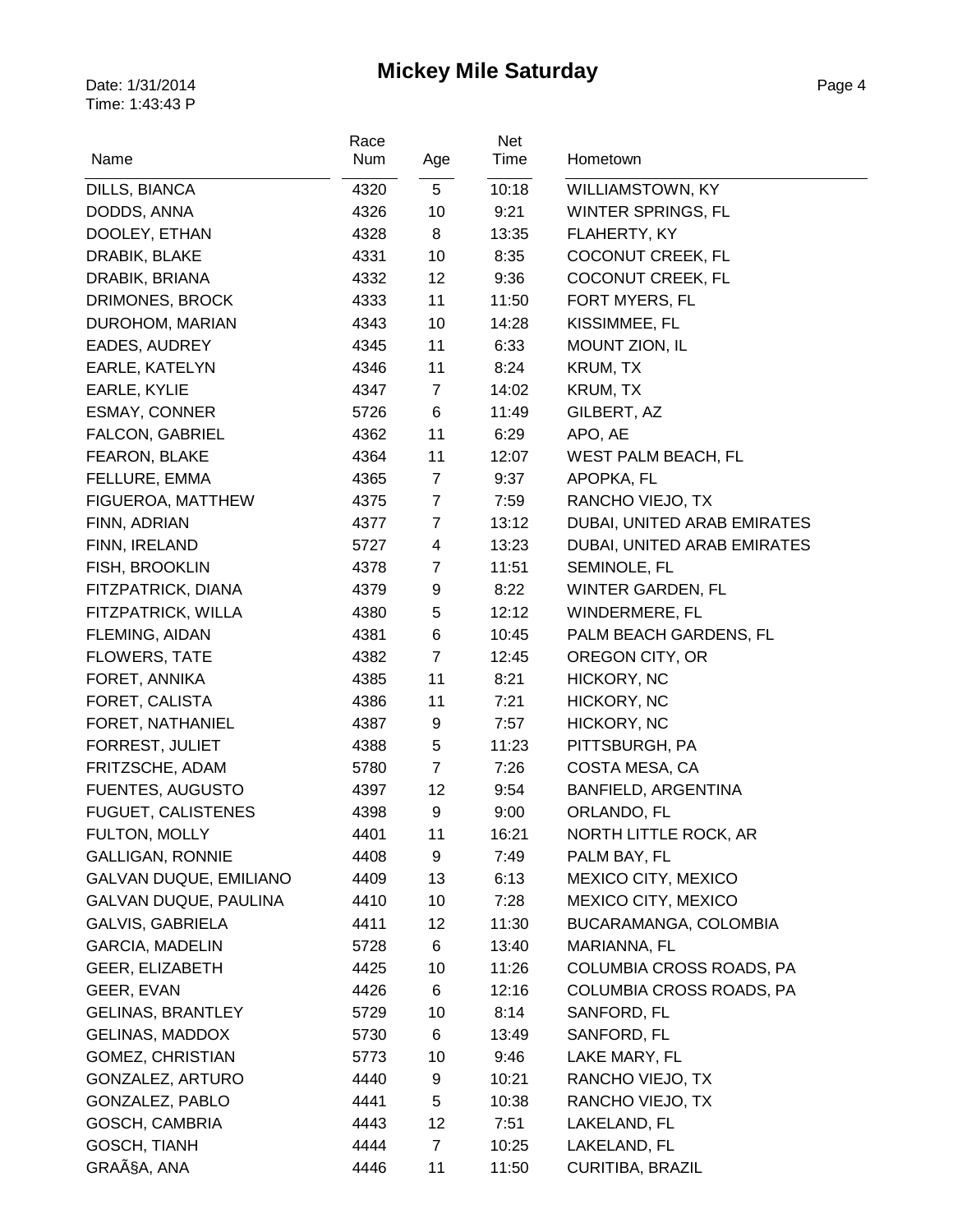| Name                    | Race<br>Num | Age            | Net<br>Time | Hometown                       |
|-------------------------|-------------|----------------|-------------|--------------------------------|
|                         |             |                |             |                                |
| GRAçA, PEDRO            | 4447        | 11             | 7:46        | <b>CURITIBA, BRAZIL</b>        |
| <b>GRAEBNER, MIA</b>    | 4448        | 10             | 8:18        | TIMNATH, CO                    |
| <b>GRAEBNER, QUINN</b>  | 4449        | 6              | 9:49        | TIMNATH, CO                    |
| <b>GRAHAM, NOAH</b>     | 4450        | 9              | 13:17       | DAVENPORT, FL                  |
| <b>GREIM, GAVIN</b>     | 4454        | 6              | 9:48        | PINEHURST, NC                  |
| <b>GREIM, RYAN</b>      | 4455        | 3              | 15:22       | PINEHURST, NC                  |
| GROCE, LANE             | 4460        | 5              | 14:53       | LITTLETON, CO                  |
| HAAS, KIRA              | 5731        | 13             | 9:09        | <b>CELEBRATION, FL</b>         |
| HALLIDAY, MIKAELA       | 4478        | 8              | 7:36        | PHOENIXVILLE, PA               |
| HAMMOND, ELIZABETH      | 4484        | 6              | 11:54       | <b>WAUCONDA, IL</b>            |
| HAMMOND, JACKSON        | 4485        | 5              | 13:15       | <b>WAUCONDA, IL</b>            |
| HAMMOND, NOAH           | 4486        | 6              | 14:17       | CLERMONT, FL                   |
| HANDLON, ALEXIS         | 4488        | $\overline{7}$ | 9:49        | COLUMBUS, OH                   |
| HANDLON, THEREN         | 4489        | 12             | 7:27        | COLUMBUS, OH                   |
| HANSEN, GRACE           | 4490        | 9              | 12:45       | MILWAUKEE, WI                  |
| HARBER, BETHANY         | 4491        | $\overline{7}$ | 9:01        | YORKTOWN, IN                   |
| HARBER, LUKE            | 4492        | 9              | 7:33        | YORKTOWN, IN                   |
| HARRIS, BEN             | 4494        | 10             | 8:36        | <b>WILLOWBROOK, IL</b>         |
| HARRIS, NATE            | 4501        | 8              | 8:21        | <b>WILLOWBROOK, IL</b>         |
| HART, KIRA              | 4505        | 10             | 10:07       | NEW PORT RICHEY, FL            |
| HART, SETH              | 4506        | $\overline{7}$ | 10:08       | NEW PORT RICHEY, FL            |
| HASLER, MAXINE          | 4510        | 11             | 7:41        | EUREKA, MO                     |
| <b>HASLER, NICHOLAS</b> | 4511        | 6              | 12:37       | EUREKA, MO                     |
| HATCHETT, HOLLAND       | 4512        | 6              | 9:08        | OCALA, FL                      |
| HELGESON, JOCELYN       | 5733        | 4              | 13:11       | TALLAHASSEE, FL                |
| HELGESON, KAYLANI       | 5734        | 6              | 12:00       | TALLAHASSEE, FL                |
| HESKETT, MELINA         | 4519        | 8              | 13:24       | <b>CELEBRATION, FL</b>         |
| HESKETT, ZOE            | 4520        | 6              | 20:21       | <b>CELEBRATION, FL</b>         |
| HILL, PEYTON            | 4524        | $\overline{2}$ | 16:42       | OVIEDO, FL                     |
| HOMER, ABIGAIL          | 4533        | 4              | 12:36       | CASTLE ROCK, CO                |
| HOMER, ANDREW           | 4534        | 5              | 12:36       | WEST JORDAN, UT                |
| HOMER, ELIZABETH        | 4535        | $\overline{7}$ | 10:47       | CASTLE ROCK, CO                |
| HOMER, LEAH             | 4536        | 8              | 12:34       | <b>WEST JORDAN, UT</b>         |
| HOWARTH, CALEB          | 4539        | 10             | 9:10        | ORLANDO, FL                    |
| HOWE, SOPHIE            | 4540        | 10             | 10:15       | HARTLEPOOL, GREAT BRITAIN (UK) |
| HRUSKA, AUDREY          | 4541        | $\overline{7}$ | 8:02        | DUBUQUE, IA                    |
| JACOBSON, TAYLOR        | 5779        | 11             | 6:30        |                                |
| JAYAPREGASHAM, SESHAN   | 4553        | 12             | 6:30        | OVIEDO, FL                     |
| JESSEE, SEAN            | 5735        | 6              | 9:22        | OCALA, FL                      |
| JEW, MEGHAN             | 4556        | 8              | 10:09       | <b>GREENVILLE, SC</b>          |
| JOHNS, IAN              | 4561        | 6              | 8:26        | RIVERVIEW, FL                  |
| JONES, JACKSON          | 4574        | 8              | 7:50        | <b>INVERNESS, FL</b>           |
| JONES, JESSICA          | 4575        | 10             | 7:49        | <b>INVERNESS, FL</b>           |
| JONES, JULIA            | 4576        | 5              | 10:13       | <b>INVERNESS, FL</b>           |
| JORDAN, JAYDEN          | 4581        | 8              | 9:46        | ORLANDO FL 32825, FL           |
|                         |             |                |             |                                |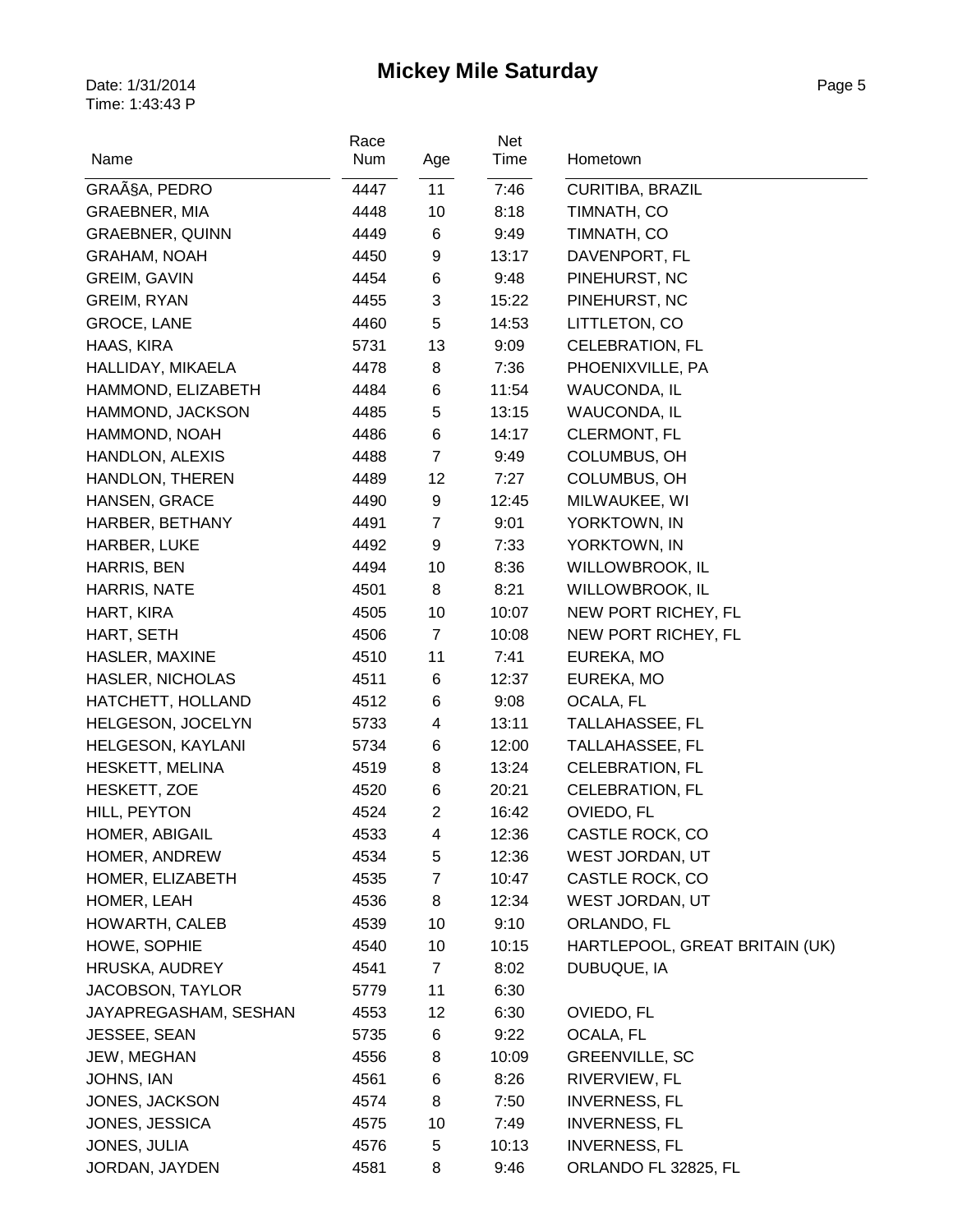| Name                    | Race<br>Num | Age            | Net<br>Time | Hometown                |
|-------------------------|-------------|----------------|-------------|-------------------------|
| JORGE, DANIELA          | 4583        | 13             | 9:37        | SAŁO PAULO, BRAZIL      |
| <b>JUREK, OLIVER</b>    | 4588        | 5              | 12:53       | PLYMOUTH, MN            |
| KALITA, MAKENA          | 4589        | $\overline{7}$ | 12:32       | EGG HARBOR TOWNSHIP, NJ |
| KANE, DAVID             | 4590        | $\overline{7}$ | 9:59        | GIG HARBOR, WA          |
| KANE, JAMES             | 4591        | 6              | 10:06       | GIG HARBOR, WA          |
| KEE, ALEXANDRA          | 5737        | 6              | 13:50       | CALGARY, CANADA         |
| <b>KEE, CASSANDRA</b>   | 5738        | 9              | 11:22       | CALGARY, CANADA         |
| <b>KEISTER, ABIGAIL</b> | 4595        | 6              | 11:36       | SPRING HILL, FL         |
| KEISTER, BENJAMIN       | 4596        | 11             | 8:15        | <b>SPRING HILL, FL</b>  |
| KELLEY, RILEY           | 4597        | 7              | 9:29        | LARGO, FL               |
| KELLY, REECE            | 4599        | 8              | 8:40        | HILTON, NY              |
| KIRK, ALEXANDRA         | 4609        | 9              | 8:50        | <b>CELEBRATION, FL</b>  |
| KIRK, STEPHANIE         | 4610        | 8              | 17:29       | <b>CELEBRATION, FL</b>  |
| KLEMM, KAYLIE           | 4611        | $\overline{7}$ | 15:45       | POOLER, GA              |
| KLEMM, NEVAEH           | 4612        | 8              | 11:30       | POOLER, GA              |
| KLENK, CHARLIE          | 4613        | 10             | 9:05        | CORDOVA, TN             |
| KOHLBECK, ADDY          | 4620        | 9              | 12:45       | MILWAUKEE, WI           |
| KOMODA, YUKI            | 4623        | 11             | 9:29        | BETHESDA, MD            |
| KOPITA, CHRISTINA       | 4628        | 12             | 11:37       | SEMINOLE, FL            |
| KOPITA, SHOOGIE         | 4629        | 9              | 11:16       | SEMINOLE, FL            |
| KOTZEN, EMMA            | 4630        | 10             | 11:15       | CHERRY HILL, NJ         |
| KUHN CALLUF, THEO       | 4631        | 9              | 13:27       | PORTO ALEGRE, BRAZIL    |
| LA GALA, REEF           | 4637        | 9              | 8:54        | MELBOURNE BEACH, FL     |
| LA GALA, SAGE           | 4638        | $\overline{7}$ | 8:44        | MELBOURNE BEACH, FL     |
| LANDSAW, DREW           | 4641        | 9              | 9:04        | HOMESTEAD, FL           |
| LATREILLE, ALISON       | 4646        | 9              | 8:51        | OTTAWA, CANADA          |
| LEDFORD, TANNER         | 4658        | 13             | 11:28       | JASPER, GA              |
| LEDFORD, TUCKER         | 4659        | 9              | 7:49        | JASPER, GA              |
| LEMYRE, ROSE            | 4665        | 4              | 14:41       | ST-EUSTACHE,            |
| LEMYRE, ZACHARY         | 4666        | 9              | 14:39       | ST-EUSTACHE, CANADA     |
| LESHANE, ZACHARY        | 4668        | 10             | 9:20        | NASHUA, NH              |
| LINNEMANN, CHARLIE      | 4680        | 5              | 11:19       | POULSBO, WA             |
| LINNEMANN, KAI          | 4681        | 9              | 18:40       | POULSBO, WA             |
| LITZ, SADIE             | 4684        | 5              | 10:04       | LAKE MARY, FL           |
| LOMBROIA, EMMA          | 4691        | $\overline{7}$ | 9:34        | MELBOURNE, FL           |
| LOMBROIA, HANNAH        | 4692        | 6              | 12:32       | MELBOURNE, FL           |
| LOOMIS, JESSICA         | 4694        | 11             | 12:34       | WINTER SPRINGS, FL      |
| LOPEZ, CAESAR           | 5740        | 9              | 10:10       | KISSIMMEE, FL           |
| LORELLI, JULIA          | 4701        | 9              | 10:34       | NORTHVILLE, MI          |
| LORELLI, OLIVIA         | 4702        | 6              | 12:30       | NORTHVILLE, MI          |
| LUND, CODY              | 4703        | 6              | 12:14       | ABILENE, KS             |
| LYONS, BRODY            | 5741        | 8              | 11:18       | LAKELAND, FL            |
| MABEE, ALEXANDRIA       | 5742        | $\overline{7}$ | 12:43       | FORT MYERS, FL          |
| MAGANA, ELIZA           | 4710        | 9              | 8:43        | RALEIGH, NC             |
| MAHONEY, HAILEY         | 4711        | 9              | 10:31       | LENEXA, KS              |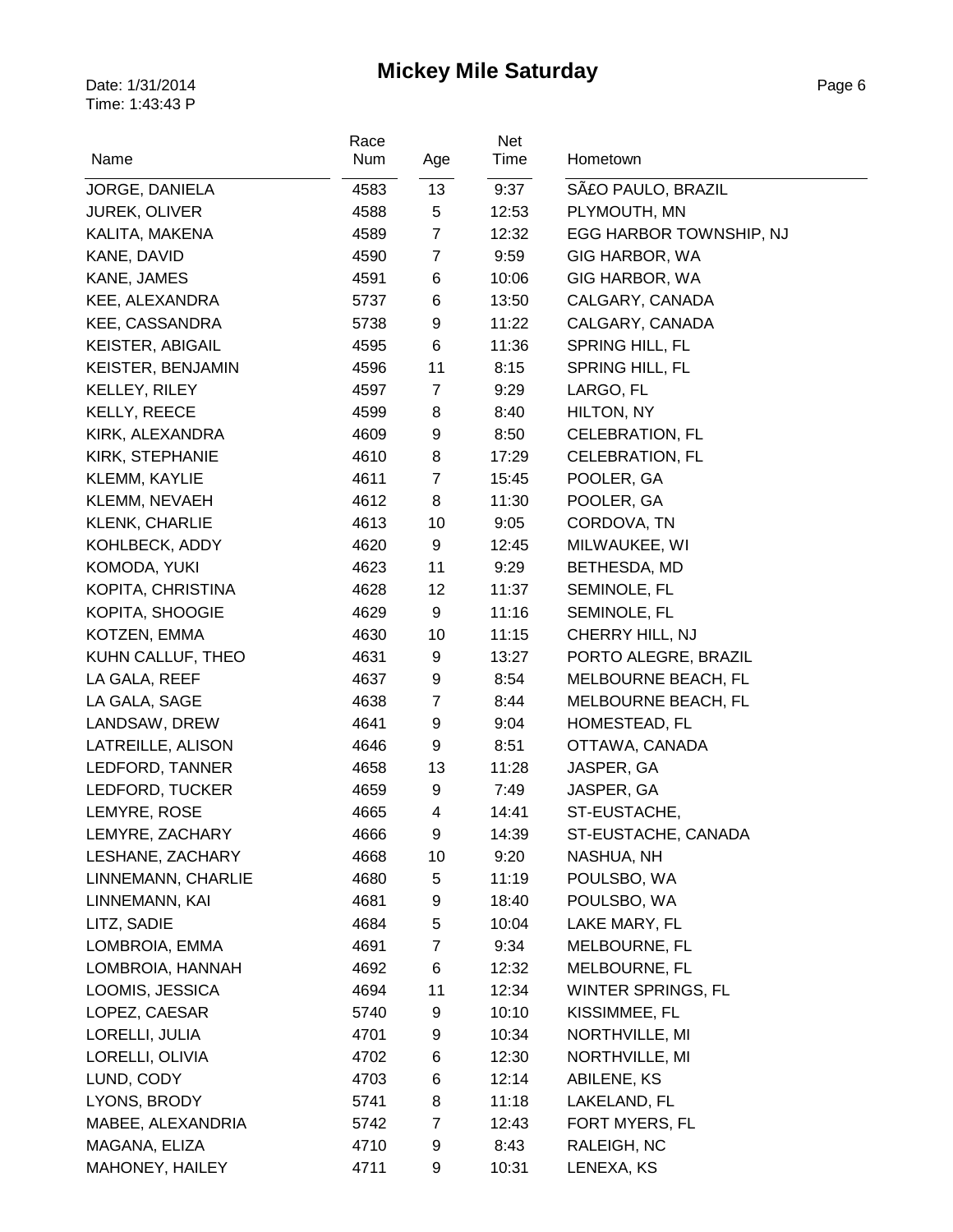| Name                        | Race<br>Num | Age                     | <b>Net</b><br>Time | Hometown                       |
|-----------------------------|-------------|-------------------------|--------------------|--------------------------------|
|                             |             | 11                      |                    |                                |
| MAKER, KATE<br>MAKER, NAHAN | 4716        | 8                       | 11:53<br>11:58     | <b>VALRICO, FL</b>             |
|                             | 4717        |                         |                    | <b>VALRICO, FL</b>             |
| MANCILLA, DANIELA           | 4718        | 11                      | 10:45              | HUDSON, FL                     |
| MANSKI, BRETT               | 4723        | 12                      | 8:59               | SCOTTS, MI                     |
| MAO-MANWELL, COURTNEY       | 4726        | 9                       | 14:43              | OTTAWA, CANADA                 |
| MAO-MANWELL, TIMOTHY        | 4727        | 6                       | 12:11              | OTTAWA, CANADA                 |
| MARSHALL, FLYNN             | 4735        | $\overline{\mathbf{4}}$ | 12:26              | NORTH CAVE, GREAT BRITAIN (UK) |
| MARSHALL, LEIANN            | 4736        | $\overline{7}$          | 11:43              | HENDERSONVILLE, NC             |
| MARTIN, ABBI                | 4737        | 10                      | 10:46              | OCOEE, FL                      |
| MARTIN, AVERY               | 4738        | $\overline{7}$          | 10:47              | OCOEE, FL                      |
| MARTINEZ, ANDY              | 4740        | 12                      | 11:09              | HIALEAH, FL                    |
| MARTINEZ, LEANNE            | 4741        | $\overline{7}$          | 10:49              | WAXHAW, NC                     |
| MARTINEZ, MARCUS            | 4742        | 10                      | 15:05              | WAXHAW, NC                     |
| <b>MARTINS, CRAIG</b>       | 4743        | 10                      | 8:34               | NEW PORT RICHEY, FL            |
| MATHERS, JACOB              | 4747        | 9                       | 8:36               | LITITZ, PA                     |
| <b>MATONIS, REESE</b>       | 4750        | 12                      | 7:28               | ANDOVER, NJ                    |
| <b>MATONIS, RORY</b>        | 4751        | 10                      | 10:46              | ANDOVER, NJ                    |
| MAZUREK, CHRISTOPHER        | 4754        | 9                       | 10:09              | RUMSON, NJ                     |
| MCDONOUGH, MADAILEIN        | 4761        | 8                       | 10:45              | FREDERICKSBURG, VA             |
| MCLEMORE, JACOB             | 4771        | 8                       | 11:03              | STAFFORD, TX                   |
| MELGARA, DANIEL             | 4777        | 8                       | 11:25              | MIRAMAR, FL                    |
| MELGARES, ALEX              | 4778        | 9                       | 8:38               | OCONOMOWOC, WI                 |
| MELGARES, SOPHIA            | 4779        | 10                      | 8:18               | OCONOMOWOC, WI                 |
| MENDEZ, PAOLA               | 4781        | 11                      | 9:37               | CUERNAVACA, MEXICO             |
| MENDEZ, SANTIAGO            | 4783        | 13                      | 9:23               | CUERNAVACA, MEXICO             |
| MERCEDES, ALEXANDER         | 4786        | 8                       | 11:55              | WIMAUMA, FL                    |
| <b>MERCIER, ANDREW</b>      | 4787        | 5                       | 9:50               | PALM BEACH GARDEN, FL          |
| MERCIER, SAMUEL             | 4788        | 10                      | 8:17               | PALM BEACH GARDENS, FL         |
| MERCIER, VICTORIA           | 4789        | 4                       | 9:35               | PALM BEACH GARDENS, FL         |
| <b>MERK, MATTEUS</b>        | 4790        | $\overline{7}$          | 10:00              | WINDERMERE, FL                 |
| MILLER, JAMES               | 4792        | 11                      | 9:55               | LAKELAND, FL                   |
| MILLER, NATE                | 4793        | 6                       | 10:58              | KISSIMMEE, FL                  |
| MISCHKE, JAYLYN             | 4796        | $\overline{7}$          | 16:23              | ST. PETERSBURG, FL             |
| MITCHELL, JACK              | 4797        | 9                       | 10:32              | ALACHUA, FL                    |
| MITCHELL, SAM               | 4798        | 5                       | 16:43              | ALACHUA, FL                    |
| MOFFAT, AARON               | 4799        | $\overline{4}$          | 12:34              | WINNIPEG, CANADA               |
| MOFFFAT, LEANNE             | 4800        | 6                       | 12:20              | WINNIPEG, CANADA               |
| MOONEY, SETH                | 4807        | 9                       | 7:48               | <b>WESLEY CHAPEL, FL</b>       |
| MOONEY, JR., LOUIS          | 4808        | 12                      | 8:03               | <b>WESLEY CHAPEL, FL</b>       |
| <b>MORRIS, DYLAN</b>        | 4812        | $\overline{\mathbf{4}}$ | 12:19              | CALEDONIA, MI                  |
| MOSQUERA, JULIANA           | 4813        | 13                      | 8:26               | CALI, COLOMBIA                 |
| MOTOHISA, AO                | 4815        | 7                       | 11:28              | ROCKVILLE, MD                  |
| MOTOHISA, MEI               | 4816        | 4                       | 11:28              | ROCKVILLE, MD                  |
| MUJUMDAR, ARNAV             | 5747        | 6                       | 8:16               | WINDERMERE, FL                 |
| MULHERN, ABIGAIL            | 4817        | 10                      | 9:50               | BRIDGEWATER, MA                |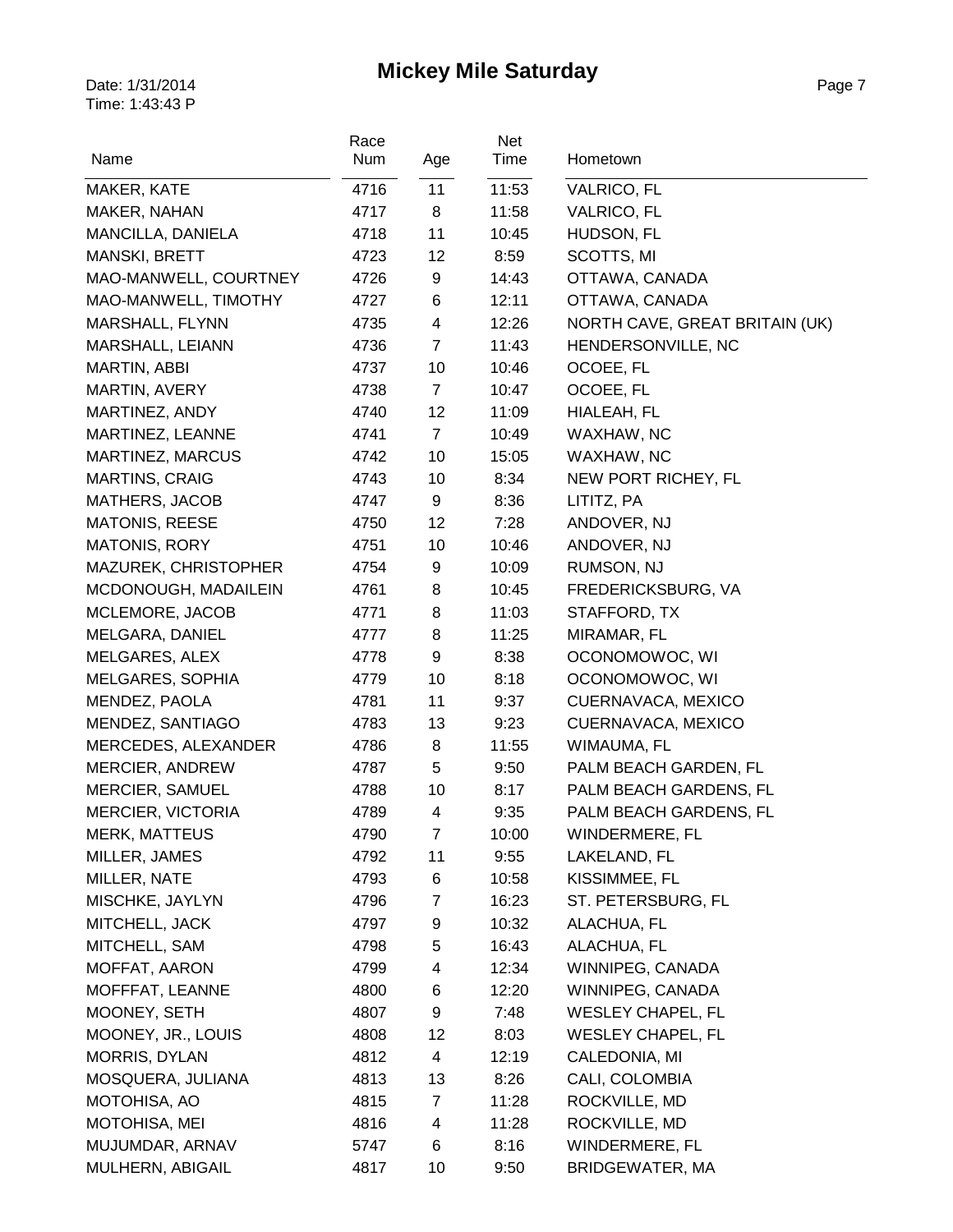| Name                     | Race<br>Num | Age              | Net<br>Time | Hometown                     |
|--------------------------|-------------|------------------|-------------|------------------------------|
| MUNN, ELEANOR            | 4820        | 10               | 11:33       | PORT CHARLOTTE, FL           |
| NAKAJIMA, LUCAS          | 4829        | 11               | 9:42        | HOLLYWOOD, FL                |
| NAKAJIMA, RAFAEL         | 4830        | 9                | 9:09        | HOLLYWOOD, FL                |
| NATHANSON, ALIX          | 4831        | $\overline{7}$   | 11:38       | PLANTATION, FL               |
| NATHANSON, JOIE          | 4832        | 9                | 10:12       | PLANTATION, FL               |
| NGANDO, JILLIAN          | 5748        | 8                | 13:02       | DAPHNE, AL                   |
| NGANDO, MALONE           | 5749        | 6                | 8:50        | DAPHNE, AL                   |
| NIEDEL, JACKSON          | 4839        | 9                | 8:19        | DURHAM, NC                   |
| NIEVES, ELY              | 4845        | 11               | 9:02        | KISSIMMEE, FL                |
| <b>NOKES, MAGGIE</b>     | 4851        | $\overline{7}$   | 13:01       | BIXBY, OK                    |
| NOVAES, CAYO             | 4853        | 9                | 8:15        | BRASÃLIA, BRAZIL             |
| OESTREICH, HANNAH        | 4857        | 10               | 10:19       | WINDERMERE, FL               |
| OESTREICH, TAYLOR        | 4858        | 10               | 10:21       | WINDERMERE, FL               |
| OKUDA, MIYA              | 4860        | 8                | 10:14       | WINTER PARK, FL              |
| OKUDA, YUMI              | 4861        | 8                | 10:14       | <b>WINTER PARK, FL</b>       |
| OLINSKY, AMY             | 4863        | 11               | 10:34       | ORLANDO, FL                  |
| OLIVEIRA, JOAO GUILHERME | 4865        | 12               | 7:33        | RIO DE JANEIRO, BRAZIL       |
| O'NEAL, ARIANNA          | 4870        | $\overline{7}$   | 12:44       | ORLANDO, FL                  |
| ORDUZ-KINGCADE, HENRY    | 5750        | 8                | 8:42        | <b>GAINESVILLE, FL</b>       |
| OSBORNE, AUSTIN          | 4871        | $\boldsymbol{9}$ | 14:28       | PLANT CITY, FL               |
| <b>OSBORNE, HAILEY</b>   | 4872        | 13               | 14:24       | PLANT CITY, FL               |
| OVERMYER, ALAN           | 4874        | 6                | 10:05       | <b>BONITA SPRINGS, FL</b>    |
| PAAR, CHAD               | 4876        | 6                | 10:02       | SAFETY HARBOR, FL            |
| PARKER, WILLIAM          | 4881        | 9                | 13:14       | GAINESVILLE, VA              |
| PARSONS, SYDNEY          | 5751        | 8                | 11:08       | PANAMA CITY, FL              |
| PATRICK, BELLE           | 4894        | 8                | 9:27        | TAMPA, FL                    |
| PATRICK, GRACE           | 4895        | 11               | 8:21        | TAMPA, FL                    |
| PELLOT, MAYLEEN          | 4898        | 10               | 8:29        | DELTONA, FL                  |
| PENNISI, LUKE            | 4901        | 8                | 12:50       | MANAHAWKIN, NJ               |
| PEREZ, GIULIA            | 4904        | 9                | 13:13       | VARGEM GRANDE PAULIS, BRAZIL |
| PETERSEN, JOSEPH         | 4912        | 9                | 11:27       | HALLSVILLE, MO               |
| PETERSEN, JOSHUA         | 4913        | 6                | 12:01       | HALLSVILLE, MO               |
| PFEIFFER, CADEN          | 5753        | 6                | 10:56       | MIAMI, FL                    |
| PHILLIPS, AVELINE        | 4914        | 8                | 13:05       | ELLICOTT CITY, MD            |
| PHILLIPS, JASHA          | 4915        | 11               | 8:17        | ELLICOTT CITY, MD            |
| PIERCE, ALLISON          | 4917        | 11               | 12:33       | CENTERVILLE, UT              |
| PIERCE, ERIN             | 4918        | 13               | 9:20        | CENTERVILLE, UT              |
| PIERCE, JACK             | 4919        | $\overline{7}$   | 12:02       | CENTERVILLE, UT              |
| PINEIRO, NICHOLE         | 4923        | $\overline{7}$   | 8:09        | KISSIMMEE, FL                |
| PROPPER, MADISON         | 4936        | 10               | 9:15        | <b>CORAL SPRINGS, FL</b>     |
| PROPPER, PEYTON          | 4937        | 8                | 11:27       | CORAL SPRINGS, FL            |
| PUMAREJO, EVA            | 4939        | 7                | 15:44       | ATLANTA, GA                  |
| PUMAREJO, JULIA          | 4940        | 9                | 15:44       | ATLANTA, GA                  |
| QUARRY, KEIRA            | 5754        | 9                | 12:22       | HOLLY SPRINGS, NC            |
| QUAST, ANNA              | 4941        | 7                | 12:35       | FOND DU LAC, WI              |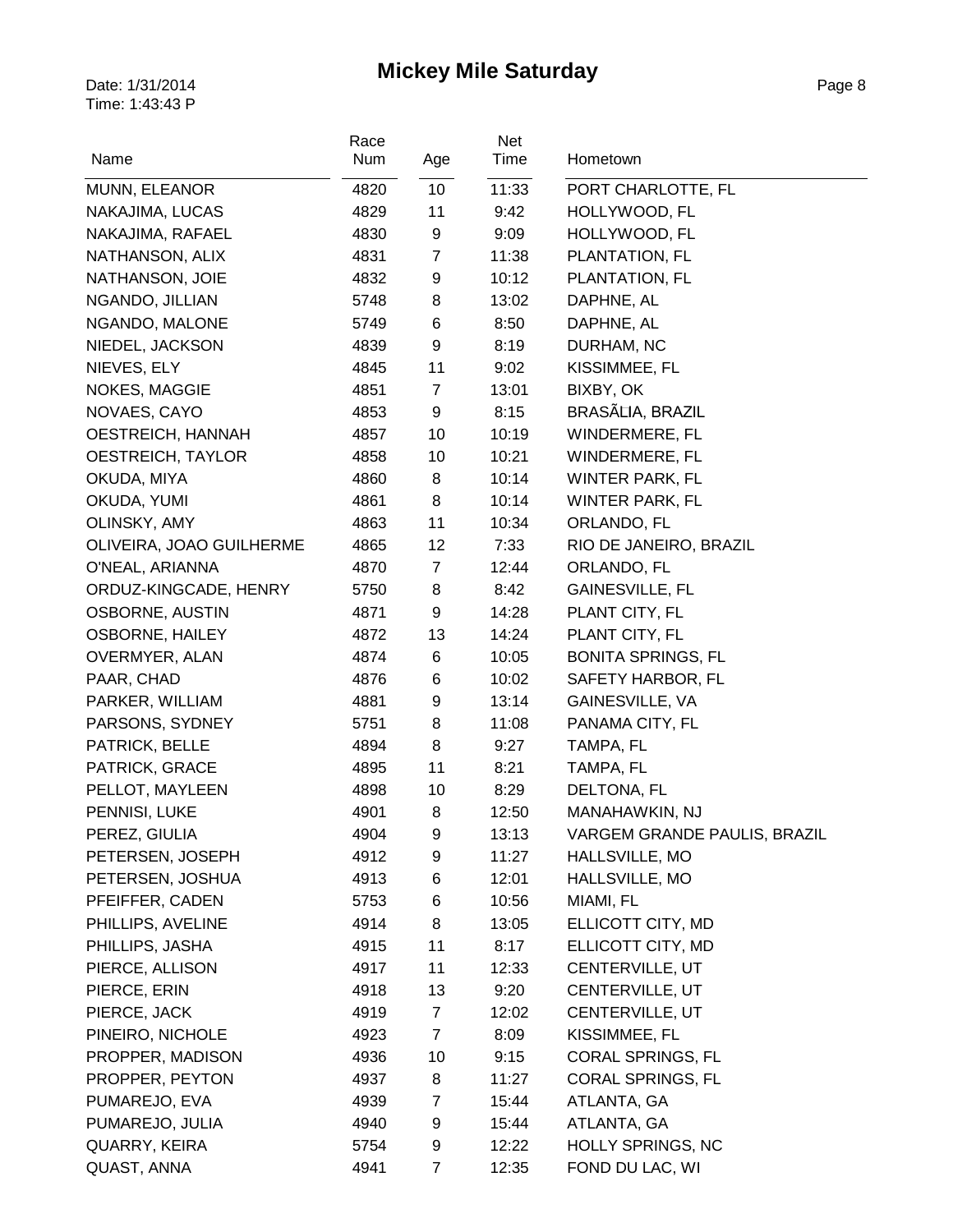| Name                      | Race<br>Num | Age            | Net<br>Time | Hometown                   |
|---------------------------|-------------|----------------|-------------|----------------------------|
| <b>QUAST, CHARLES</b>     | 4942        | 10             | 8:13        | FOND DU LAC, WI            |
| QUAST, GRACE              | 4943        | 12             | 8:27        | FOND DU LAC, WI            |
| QUINTERO, VICTORIA        | 4945        | 10             | 8:12        | JACKSONVILLE, FL           |
| RAFFIN, ANTHONY           | 4946        | 6              | 11:12       | ROCHESTER HILLS, MI        |
| RAFFIN, JAMES             | 4947        | 6              | 11:13       | ROCHESTER HILLS, MI        |
| RAMJOHN, LUKE             | 4949        | 4              | 17:30       | MONTVERDE, FL              |
| RAMJOHN, MICAH            | 4950        | $\overline{7}$ | 17:57       | MONTVERDE, FL              |
| RAMOS-FIGUEROA, JAYLIANNE | 4951        | 13             | 9:18        | TOA ALTA, PUERTO RICO      |
| <b>RECK, NICOLE</b>       | 4955        | 10             | 10:50       | MIDDLETOWN, NJ             |
| <b>RECK, RICHIE</b>       | 4956        | 8              | 10:32       | MIDDLETOWN, NJ             |
| RECTENWALD, OLIVIA        | 4957        | 5              | 13:01       | FORT MYERS, FL             |
| REGEZ, SETH               | 4965        | 6              | 5:47        | ESTERO, FL                 |
| REIFSNYDER, CAROLYNE      | 4966        | $\overline{7}$ | 11:46       | WOODBINE, GA               |
| REIFSNYDER, JUSTIN        | 4967        | 8              | 10:05       | WOODBINE, GA               |
| REQUA, COLTON             | 4969        | 9              | 8:08        | PUNTA GORDA, FL            |
| RESCH, ANA                | 4970        | 11             | 12:59       | CAMPINAS, BRAZIL           |
| <b>RESCH, RODRIGO</b>     | 4971        | 8              | 11:22       | <b>CAMPINAS, BRAZIL</b>    |
| RESENDES, AJ              | 4972        | 11             | 9:29        | <b>JUPITER, FL</b>         |
| RESENDES, LOGAN           | 4973        | 8              | 8:23        | <b>JUPITER, FL</b>         |
| RESTREPO, WESLEY          | 4974        | 8              | 8:38        | MELBOURNE, FL              |
| RICHARD, MARC             | 4979        | 11             | 7:12        | CHARLOTTETOWN, CANADA      |
| RICHARD, TYLER            | 4980        | 13             | 7:41        | CHARLOTTETOWN, CANADA      |
| RIENDEAU, EMMIE           | 4983        | 9              | 8:45        | DURHAM, ME                 |
| RIENDEAU, MAGGIE          | 4984        | 11             | 9:44        | DURHAM, ME                 |
| RIIS, BRYNLEY             | 4985        | 8              | 12:27       | EGG HARBOR TWP., NJ        |
| RIIS, EMILEY              | 4986        | 8              | 12:28       | EGG HARBOR TWP., NJ        |
| RITCHIE, JESSICA          | 4992        | 9              | 12:28       | SARASOTA, FL               |
| RITTER, KENNEDY           | 4993        | $\overline{7}$ | 9:17        | <b>WEST BURLINGTON, IA</b> |
| RIVAS, ENMANUEL           | 4994        | 6              | 12:42       | DORAL, FL                  |
| RIVAS, RAFAEL             | 4995        | 5              | 9:53        | DORAL, FL                  |
| ROBERSON, ANDRE           | 4997        | $\overline{7}$ | 11:43       | DURHAM, NC                 |
| ROBERSON, OLIVIA          | 4998        | 10             | 11:35       | DURHAM, NC                 |
| ROCHA, MARIANA            | 5005        | 9              | 12:22       | RIO DE JANEIRO, BRAZIL     |
| RODRIGUEZ, DAPHNE         | 5008        | 12             | 9:48        | DULUTH, GA                 |
| ROGERS, CARTER            | 5010        | 11             | 12:10       | WACO, TX                   |
| ROJAS, SANTIAGO           | 5011        | 8              | 7:49        | <b>BOCA RATON, FL</b>      |
| ROQUE, SARAH              | 5012        | 9              | 11:00       | HIALEAH, FL                |
| ROSS, CASSIDY             | 5018        | 11             | 9:35        | KINGSTON, CANADA           |
| ROSSI, LUCAS              | 5019        | 10             | 11:40       | SãO PAULO, BRAZIL          |
| ROSSI, RAFAELA            | 5020        | 10             | 11:40       | SãO PAULO, BRAZIL          |
| ROTTINGHAUS, MJ           | 5021        | 6              | 8:25        | PARKER, CO                 |
| RUDD, AUSTIN              | 5025        | 8              | 7:53        | LAKE CLARKE SHORES, FL     |
| RUDD, HAILEY              | 5026        | 10             | 8:16        | LAKE CLARKE SHORES, FL     |
| RUDD, MADISON             | 5027        | 10             | 10:47       | MCLEANSVILLE, NC           |
| RUDD, RYAN                | 5028        | 6              | 10:47       | MCLEANSVILLE, NC           |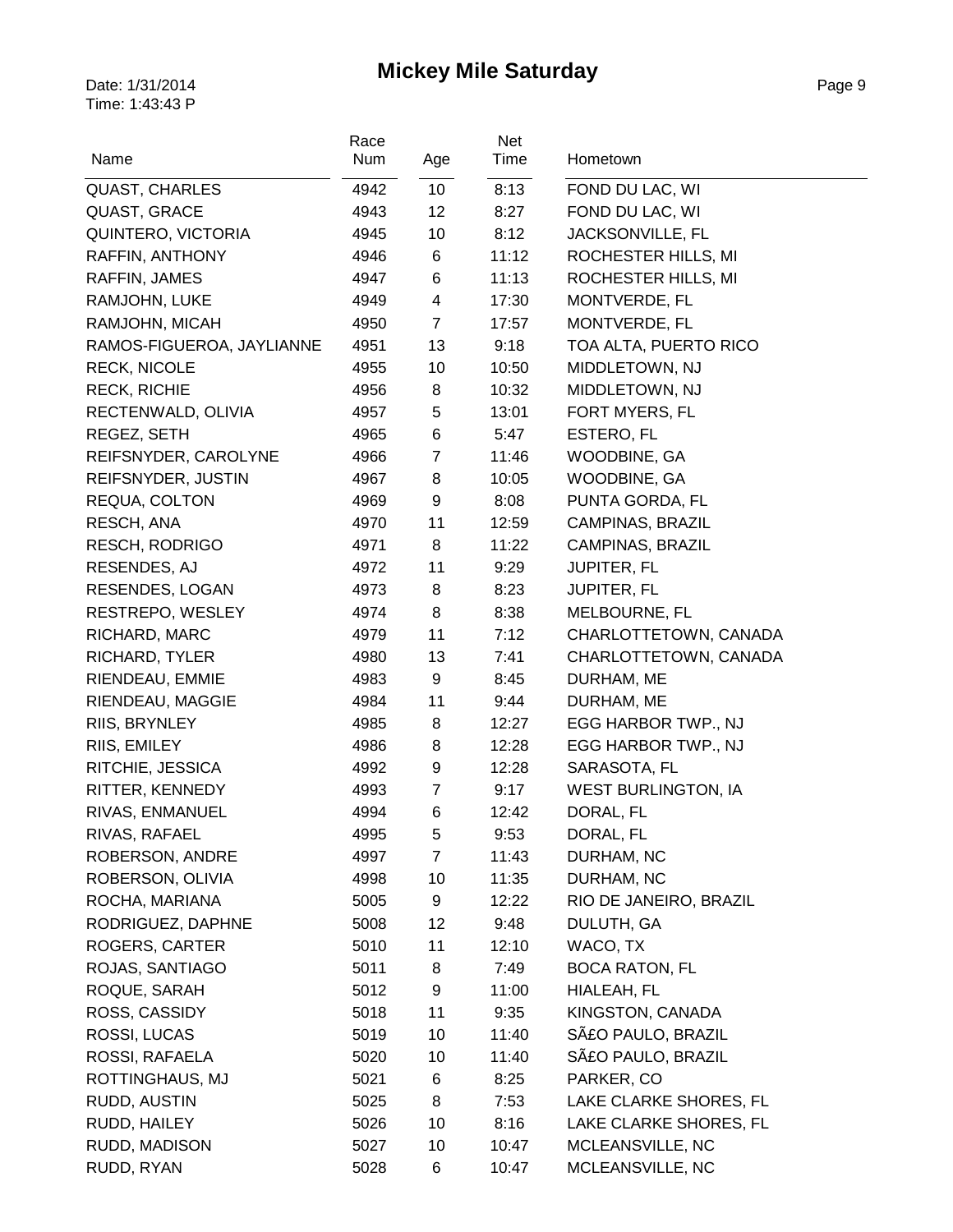| Name                    | Race<br>Num | Age            | Net<br>Time | Hometown                     |
|-------------------------|-------------|----------------|-------------|------------------------------|
| RUIZ, SELENA            | 5029        | 8              | 11:18       | SAINT JOHN, IN               |
| SALENE, JACK            | 5032        | $\overline{7}$ | 8:19        | LITHIA, FL                   |
| SALENE, KATIE           | 5033        | 9              | 14:10       | LITHIA, FL                   |
| SAVAZONI, VITORIA       | 5042        | 9              | 14:15       | SAO PAULO, BRAZIL            |
| SCARPA, MATTHEW         | 5044        | 8              | 15:05       | <b>GALES FERRY, CT</b>       |
| SCARPA, SEAN            | 5045        | 8              | 7:43        | <b>SKILLMAN, NJ</b>          |
| SCHEER, ELIZABETH       | 5046        | 11             | 7:34        | SHELBY TWP, MI               |
| <b>SCHEER, LUKE</b>     | 5047        | 9              | 7:12        | SHELBY TWP, MI               |
| SEALEY, HENRY           | 5053        | 12             | 7:43        | SIOUX CITY, IA               |
| SEIBEL, KAITLYN         | 2851        | 6              | 11:50       | PERRY HALL, MD               |
| SEPULVEDA, JON-POL      | 5055        | 9              | 15:30       | KISSIMMEE, FL                |
| SERIKIAKU, GUILHERME    | 5056        | 9              | 9:14        | <b>BRASILIA, BRAZIL</b>      |
| SERNA, NAIRI            | 5057        | 9              | 13:23       | PORT RICHEY, FL              |
| SHIFFLETT, ELLA         | 5068        | 9              | 9:11        | SWARTHMORE, PA               |
| SHRIVER, SARAH          | 5072        | $\overline{7}$ | 10:34       | COVINGTON, GA                |
| SIGNORACCI, KENNEDY     | 5080        | 8              | 12:40       | OLDSMAR, FL                  |
| SIMONS, LILLIAN         | 5084        | 13             | 8:41        | <b>WESTHAMPTON BEACH, NY</b> |
| SINGLETON, EMILY        | 5087        | 11             | 17:57       | <b>GAINESVILLE, FL</b>       |
| SINGLETON, LUKE         | 5088        | 7              | 8:54        | <b>GAINESVILLE, FL</b>       |
| SISSON, NOAH            | 5089        | 9              | 10:54       | OVIEDO, FL                   |
| SIVASAMY, SHIVANI       | 5090        | 9              | 13:00       | ORLANDO, FL                  |
| SMITH, ABBY             | 5092        | 11             | 8:47        | SALEM, IL                    |
| SMITH, BROOKLYN         | 5093        | 8              | 11:02       | SANFORD, NC                  |
| SMITH, JOHNATHAN        | 5095        | $\overline{7}$ | 10:07       | <b>BLACKSHEAR, GA</b>        |
| SMITH, MEAGHAN          | 5096        | 10             | 12:49       | SANFORD, NC                  |
| SPIKES, MAKENNA         | 5103        | 9              | 13:33       | WINDERMERE, FL               |
| SREERAM, SAI            | 5104        | 5              | 13:43       | HAYES, GREAT BRITAIN (UK)    |
| STANSBERRY, CALEB       | 5111        | 11             | 8:26        | FORT BUCHANAN, PR            |
| STEESE, CHAD            | 5114        | 8              | 10:57       | APOPKA, FL                   |
| STEESE, OLIVIA          | 5115        | 4              | 13:48       | APOPKA, FL                   |
| STETSON, AJ             | 5117        | 4              | 17:22       | <b>INDIAN TRAIL, NC</b>      |
| STETSON, ISABELLA       | 5118        | 5              | 13:46       | <b>INDIAN TRAIL, NC</b>      |
| STEVENSON, PAUL         | 5119        | $\overline{7}$ | 9:44        | DURYEA, PA                   |
| STOCKER, KAYDEN         | 5122        | 10             | 11:41       | PHILLIPSBURG, NJ             |
| STOCKMAN, CHACE         | 5123        | $\overline{7}$ | 13:27       | WINTER GARDEN, FL            |
| STOCKMAN, DELANEY       | 5124        | 4              | 13:27       | <b>WINTER GARDEN, FL</b>     |
| STOVER, ALEX            | 5129        | 10             | 11:15       | <b>WINTER GARDEN, FL</b>     |
| STOVER, EMILY           | 5130        | 11             | 11:16       | <b>WINTER GARDEN, FL</b>     |
| STOYCHEV, KALINA        | 5775        | 11             | 8:50        | WINTER SPRINGS, FL           |
| STRICKLAND, CAEDMON     | 5132        | 5              | 12:31       | MACON, GA                    |
| <b>STRICKLAND, LUKE</b> | 5133        | 8              | 11:16       | MACON, GA                    |
| STROMBERG, JOHN         | 5135        | 10             | 8:53        | ARDEN HILLS, MN              |
| STRONG, SAMANTHA        | 5136        | 5              | 12:21       | FORT MYERS, FL               |
| STRONG, SYDNEY          | 5137        | $\overline{7}$ | 11:23       | FORT MYERS, FL               |
| STURGEON, ALI           | 5138        | 9              | 10:56       | CANON CITY, CO               |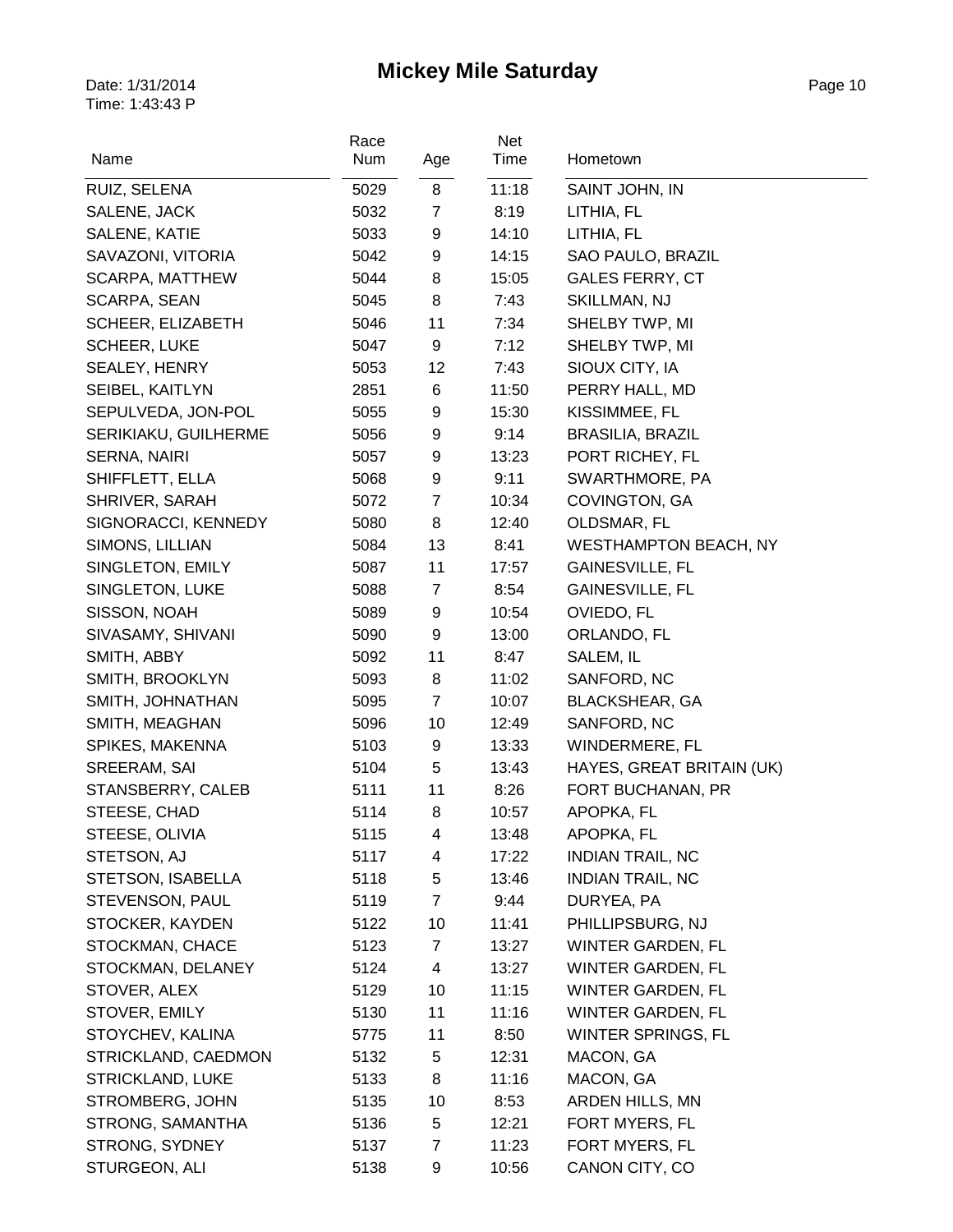| Name                           | Race<br>Num | Age            | Net<br>Time | Hometown                                     |
|--------------------------------|-------------|----------------|-------------|----------------------------------------------|
| STURGEON, DARRIN               | 5139        | 12             | 7:49        | CANON CITY, CO                               |
| SUH, BECKETT                   | 5142        | 6              | 10:48       | ZIONSVILLE, IN                               |
| SUH, VIVIAN                    | 5143        | 9              | 10:48       | ZIONSVILLE, IN                               |
| SUKANEK, CALLAN                | 5144        | $\overline{7}$ | 11:45       | RICHMOND HEIGHTS, MO                         |
| SZYSKA, BRYCE                  | 5147        | 5              | 14:18       | NEW HAVEN, MI                                |
| TABIN, BRANDON                 | 5148        | 3              | 18:26       | GAINESVILLE, VA                              |
| TANNER, ANGELA                 |             | 8              | 11:14       | SALT LAKE CITY, UT                           |
|                                | 5149        | 10             |             | SALT LAKE CITY, UT                           |
| TANNER, ASHLEIGH               | 5150        | 6              | 10:50       | SALT LAKE CITY, UT                           |
| TANNER, GLEN                   | 5151        | 9              | 10:50       |                                              |
| TEIXEIRA, RAFAEL               | 5757        | 13             | 7:28        | <b>BRASILIA, BRAZIL</b>                      |
| TELL, CAITLIN<br>THOMAS, KYLER | 5156        |                | 12:49       | HILLSBOROUGH, NJ<br><b>WINTER GARDEN, FL</b> |
|                                | 5159        | 6<br>9         | 10:19       |                                              |
| TOLLEFSON, MARLIE              | 5162        |                | 11:02       | OVIEDO, FL                                   |
| <b>TOLLEFSON, PIPER</b>        | 5163        | 8              | 7:38        | OVIEDO, FL                                   |
| <b>TOMPKINS, PATRICK</b>       | 5166        | 10             | 9:44        | PETERBOROUGH, CANADA                         |
| <b>TOMPKINS, TAYLOR</b>        | 5167        | 8              | 9:45        | PETERBOROUGH, CANADA                         |
| TRAUGOTT, MADISON              | 5758        | $\overline{7}$ | 12:38       | QUEENSBURY, NY                               |
| TURNBULL, ROWAN                | 5176        | 8              | 9:28        | SANFORD, FL                                  |
| VARELA, AYDA                   | 5181        | 10             | 8:01        | ORLANDO, FL                                  |
| VARELA, ESTEFANIA              | 5182        | 8              | 9:17        | ORLANDO, FL                                  |
| <b>VARGO, FELICITY</b>         | 5184        | 11             | 18:02       | FLORISSANT, MO                               |
| VARNER, ZACHARY                | 5759        | $\sqrt{5}$     | 11:55       | WINDERMERE, FL                               |
| VASSALLO, EMILY                | 5185        | 8              | 8:18        | <b>CELEBRATION, FL</b>                       |
| VERA, OLIVIA                   | 5187        | $\overline{7}$ | 13:03       | TAMPA, FL                                    |
| VICHAIKUL, DOMINICK            | 5189        | $\overline{7}$ | 9:29        | DAVENPORT, FL                                |
| VICHAIKUL, DONOVAN             | 5190        | 10             | 8:31        | DAVENPORT, FL                                |
| VIELMA, JESUS                  | 5191        | 13             | 7:25        | MARACAY, VENEZUELA                           |
| VINSON, MARGARET ANN           | 5192        | 10             | 9:26        | PENSACOLA, FL                                |
| VONTOBEL, ANTONIA              | 5197        | 10             | 9:52        | RIO DE JANEIRO, BRAZIL                       |
| WAITS, SARAH                   | 5199        | 9              | 8:15        | MCLEAN, VA                                   |
| WALLACE, BANE                  | 5760        | 4              | 23:24       | MULBERRY, FL                                 |
| WALSH, STEPHEN                 | 5200        | 12             | 13:08       | CINCINNATI, OH                               |
| WARE, ALLISON                  | 5201        | 11             | 10:46       | <b>GULFPORT, MS</b>                          |
| WARE, CECILIA                  | 5202        | 9              | 9:11        | <b>GULFPORT, MS</b>                          |
| <b>WEISS, KATHERINE</b>        | 5209        | 10             | 11:12       | CANTON, CT                                   |
| <b>WEISSERT, ALLYSON</b>       | 5761        | 10             | 11:22       | NORTH PORT, FL                               |
| <b>WERLING, LUKE</b>           | 5212        | 8              | 8:19        | NEW ORLEANS, LA                              |
| WERLING, MARY-KATHERINE        | 5762        | 6              | 11:45       | NEW ORLEANS, LA                              |
| WHEELER, GEORGE                | 5221        | 6              | 10:55       | BELCHERTOWN, MA                              |
| WHITE, ABIGAIL                 | 5222        | 6              | 14:32       | BRIARWOOD, NY                                |
| WHITE, AUSTIN                  | 5223        | 9              | 9:40        | BRIARWOOD, NY                                |
| WHITEHEAD, SAGE                | 5226        | 9              | 10:30       | HERNDON, VA                                  |
| WHITMYER, CORVIN               | 5776        | $\overline{7}$ | 11:26       | NORTH CANTON, OH                             |
| <b>WILLIAMS, CADENCE</b>       | 5231        | 8              | 7:50        | ORLANDO, FL                                  |
| <b>WILLIAMS, CAMERON</b>       | 5232        | 10             | 9:14        | ORLANDO, FL                                  |